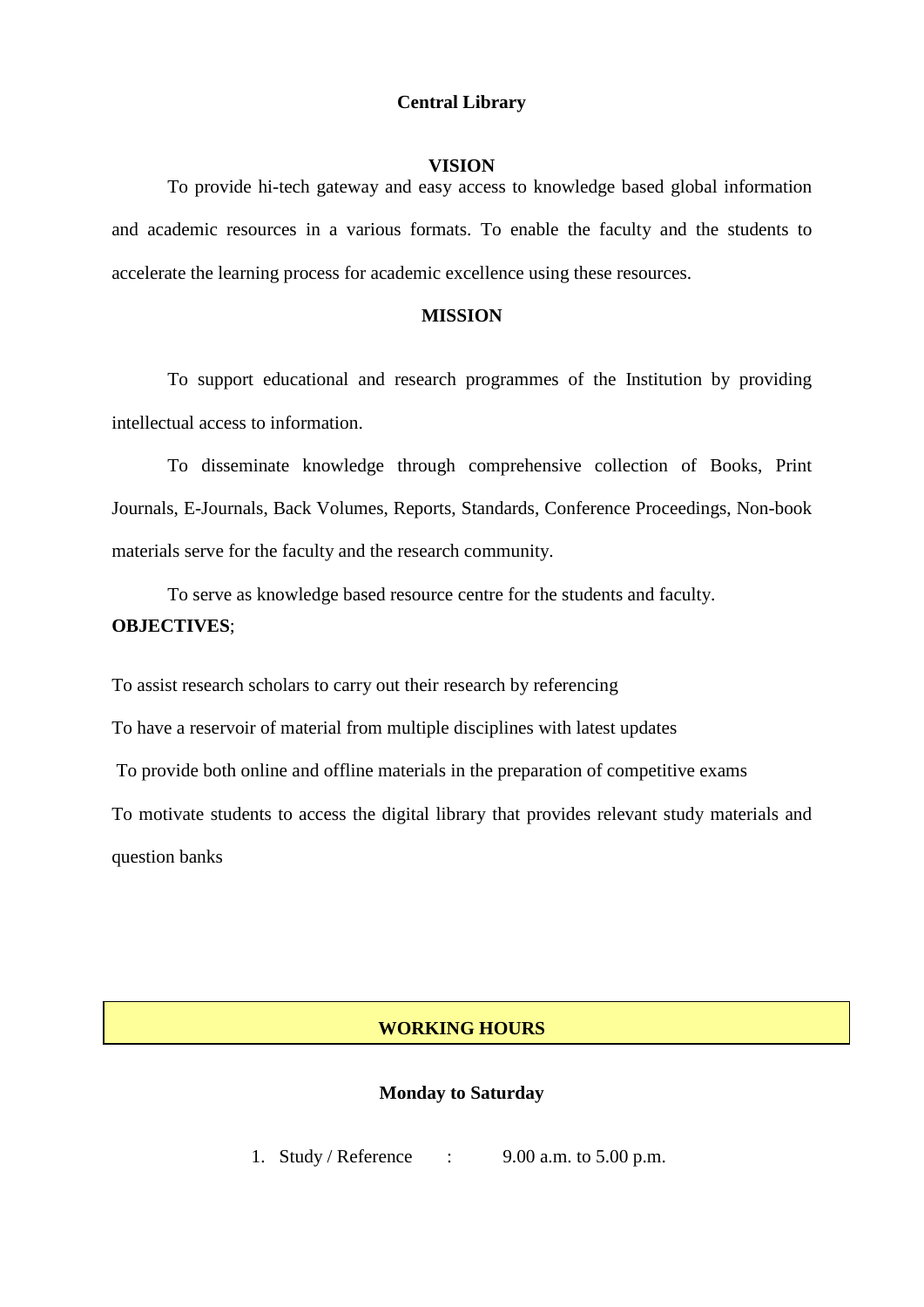#### **Sundays & Public Holidays**

#### Holiday

| $\sim$ $\sim$ $\sim$ $\sim$<br>$V = V$ |  |
|----------------------------------------|--|
|                                        |  |

The Central Library is situated in the ground floor of the main block with centralized facility with area of 3100 sqfts. The seating arrangement is designed to accommodate 50 users at a time. The reading halls are located in all the sections for the convenience of the users; every bay has guides and shelf locator to navigate the materials.

The Central Library has divided into various sections. They are as follows.

Stack area Common Reading Hall Journal section Digital Library Circulation section Faculty Reading Hall Photocopier

## **Print Resources**

The Library houses a large collection of reading materials such as Books, Periodicals, Back volumes, Project Reports, etc.,

## **Print Materials**

| Total No. of Books                   | : 3723          |  |
|--------------------------------------|-----------------|--|
| Reference Books<br><b>Text Books</b> | : 554<br>: 3169 |  |
| Total No. of Titles                  | : 1330          |  |

Journals / Magazines

| Total Journals subscribed | $\div$ 13 |
|---------------------------|-----------|
| National                  | $\div$ 10 |
| International             | : 03      |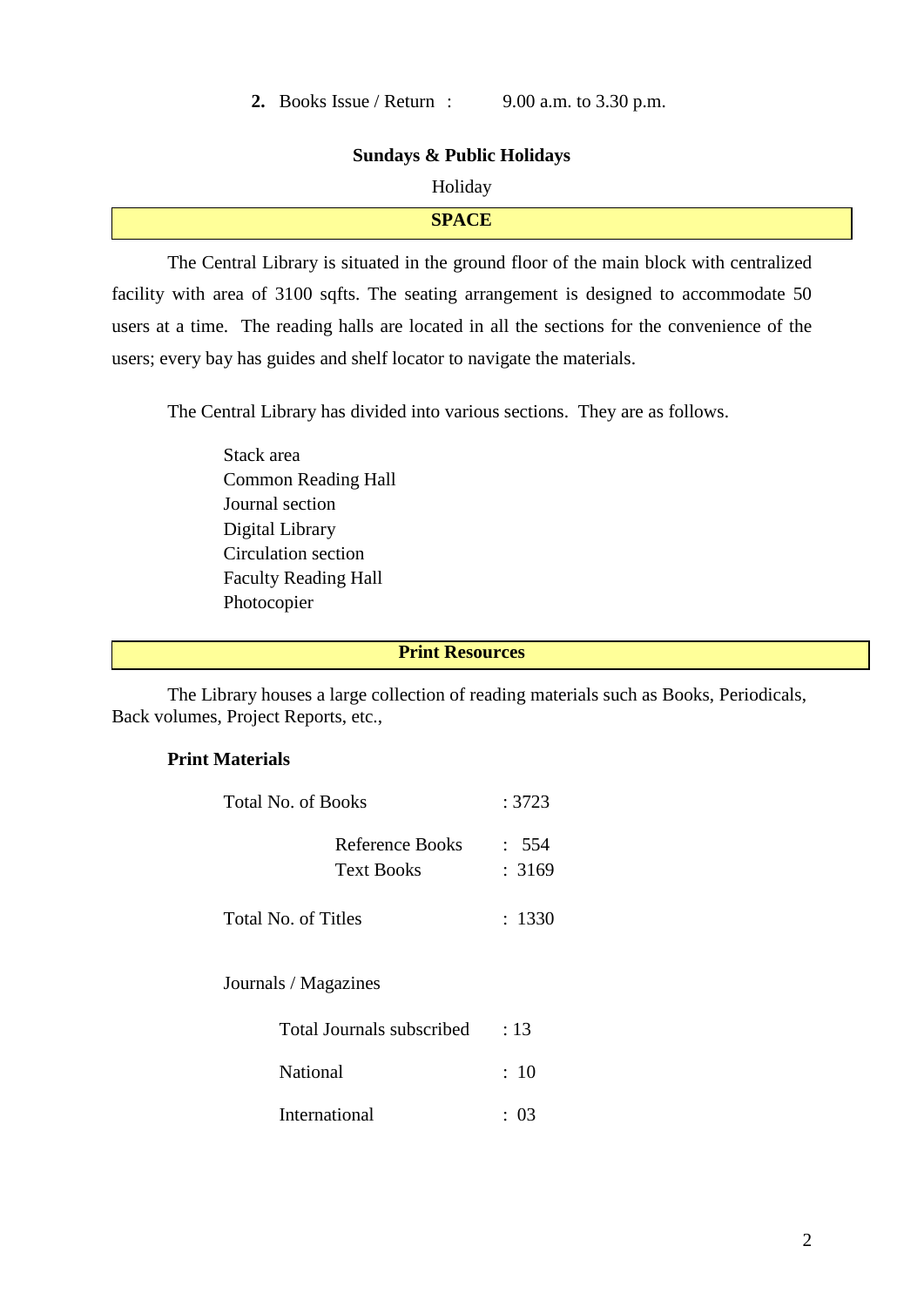# **Online Resources**

| E-Journals                            | $: 167$ (Full Text)             |
|---------------------------------------|---------------------------------|
| Magazines                             | $: 38$ (Online)                 |
| E-Books                               | : 50                            |
| <b>Back Volumes</b>                   | : 10                            |
| <b>Dissertation (Project Reports)</b> | $\frac{1}{2}$ $\frac{1}{2}$     |
| <b>Automation status</b>              | : Automated (AUTO LIB SOFTWARE) |
| No. Of Computers (Internet)           | :10                             |

# **Subject wise details**

## **COURSE WISE BOOKS**

| S.No.          | <b>Subject</b>                           | <b>Total No. of Titles</b> | <b>Total No. of</b><br><b>Volumes</b> |
|----------------|------------------------------------------|----------------------------|---------------------------------------|
|                | <b>B.Com Accounting &amp; Finance</b>    | 52                         | 207                                   |
| $\overline{2}$ | <b>B.Com Bank Management</b>             | 54                         | 216                                   |
| 3              | <b>B.Com Computer Application</b>        | 41                         | 202                                   |
|                | <b>B.Com Corporate Secretaryship</b>     | 105                        | 406                                   |
| 5              | <b>B.Com General</b>                     | 188                        | 607                                   |
| 6              | <b>BBA Business Administration</b>       | 131                        | 404                                   |
| 7              | <b>BCA Computer Application</b>          | 46                         | 226                                   |
| 8              | <b>B.Sc Computer Science</b>             | 154                        | 408                                   |
| 9              | <b>B.Sc Visual Communication</b>         | 112                        | 259                                   |
| 10             | <b>B.Sc Home Science &amp; Nutrition</b> | 64                         | 173                                   |
| 11             | <b>B.Sc Psychology</b>                   | 91                         | 162                                   |
| 12             | <b>B.A English</b>                       | 133                        | 202                                   |
| 13             | English                                  | 40                         | 99                                    |
| 14             | Tamil                                    | 118                        | 150                                   |
| 15             | French                                   |                            | $\overline{2}$                        |
|                | <b>Total</b>                             | 1330                       | 3723                                  |

**Digital Resources**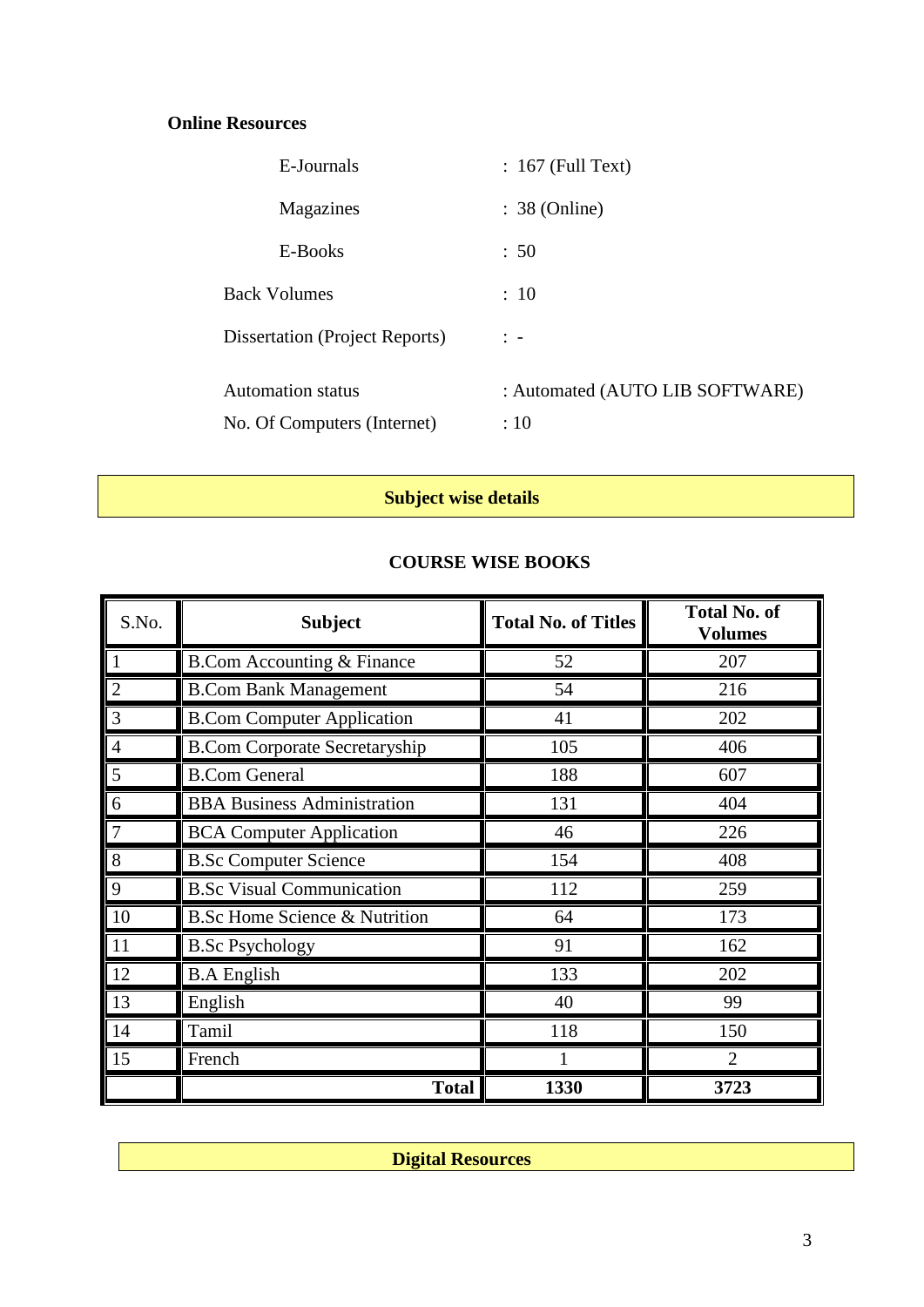The SACAS Central Library will shortly subscribe directly N-List online databases from UGC Inflibnet.

#### **CD/DVD/**

Books / Journals CDs - 10

#### **Library Membership**

The Faculty, U.G & P.G students are members of Library.

| <b>Membership</b><br><b>Type</b> | Max. No. of Books<br>allowed | <b>Issue</b><br><b>Period</b> |
|----------------------------------|------------------------------|-------------------------------|
| <b>UG</b> students               | 4                            | 15 days                       |
| Faculty<br>Semester              | 5                            | Full                          |

#### **BARCODE SCANNER DEVICE**

The security identification and authentication device of the bar code machine is fixed in the entrance of the central library. The students enroll is monitoring by this device whenever the students are using the library they are showing their bar-coded Id card, use this attendance to get accurate the students entry and out time regularly.

## **SERVICES**

The following Services are providing to the user

Lending Reference Periodicals Digital Library Reprographic / Scanning / Printing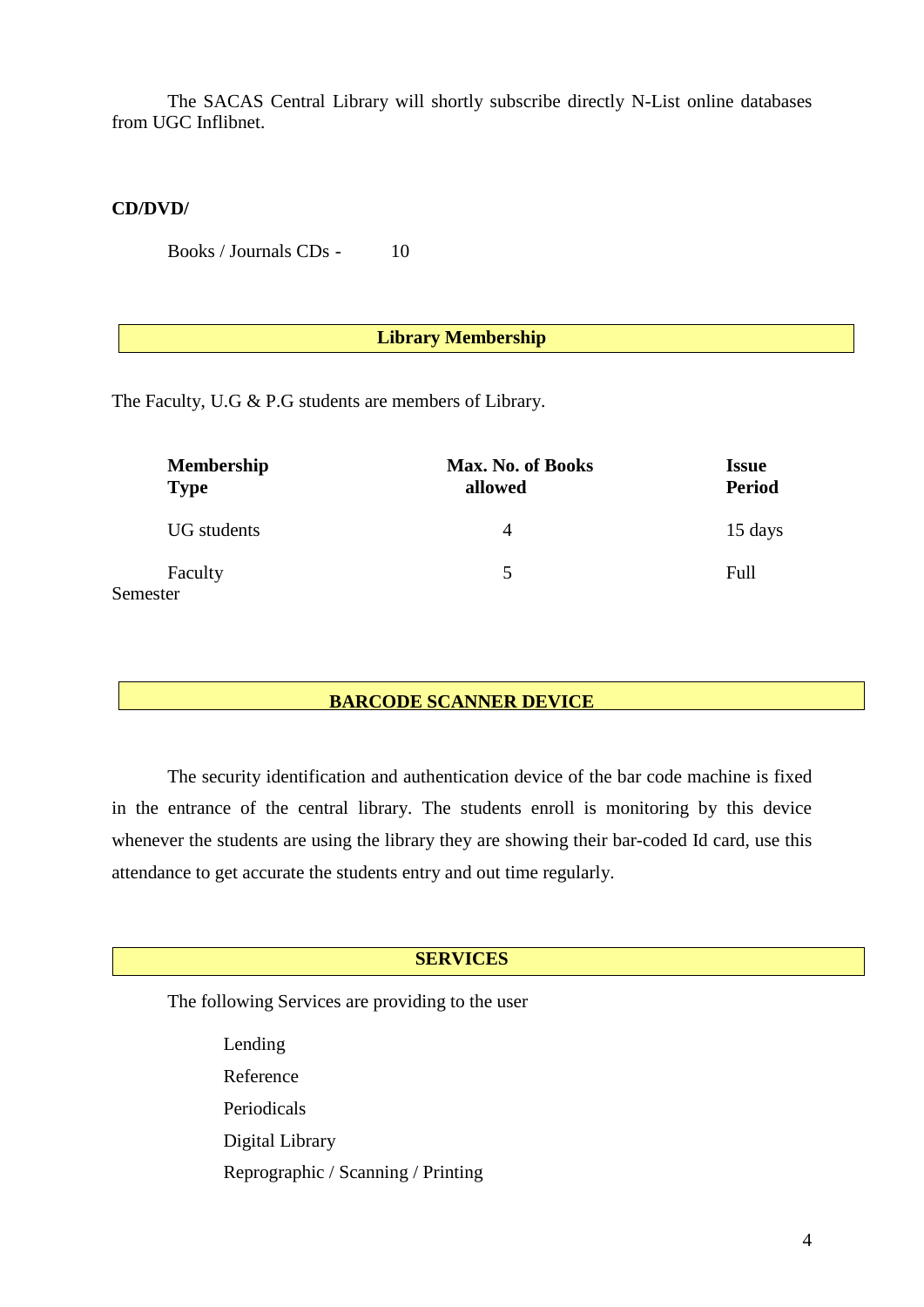Browsing News paper Clippings New arrivals Display Document Delivery Service User Orientation Inter Library Loan (through Library Networks & Institutional Membership)

#### **LIBRARY NETWORKS & RESOURCE SHARING**

 Central Library is member of various Library Networks & Institutional Libraries to share the resources among the member Libraries.

1. **DELNET** (Developing Library Networks)

The prime objective of the delnet is promoting resource sharing among the libraries through the development of a network of libraries. It aims to collect, store, and disseminate information besides offering computerized services to users, to coordinate efforts for suitable collection development and also to reduce unnecessary duplication wherever possible.

## **AUTOMATION**

All the Library operations are automated and the barcode technology is implemented. **AutoLib** Software is used, designed and developed by a team of Library & Information Science specialists, database designers, software developers and network specialists.

AutoLib software is fully integrated, versatile, user-friendly, cost-effective and multiuser Library automation software. It is WEB enabled for Intranet and Internet environments, incorporating latest IT/WEB tools and techniques and adheres to many international standards.

#### **Technology used:**

 Microsoft Technology Java Technology Open Source Technology

**Versions**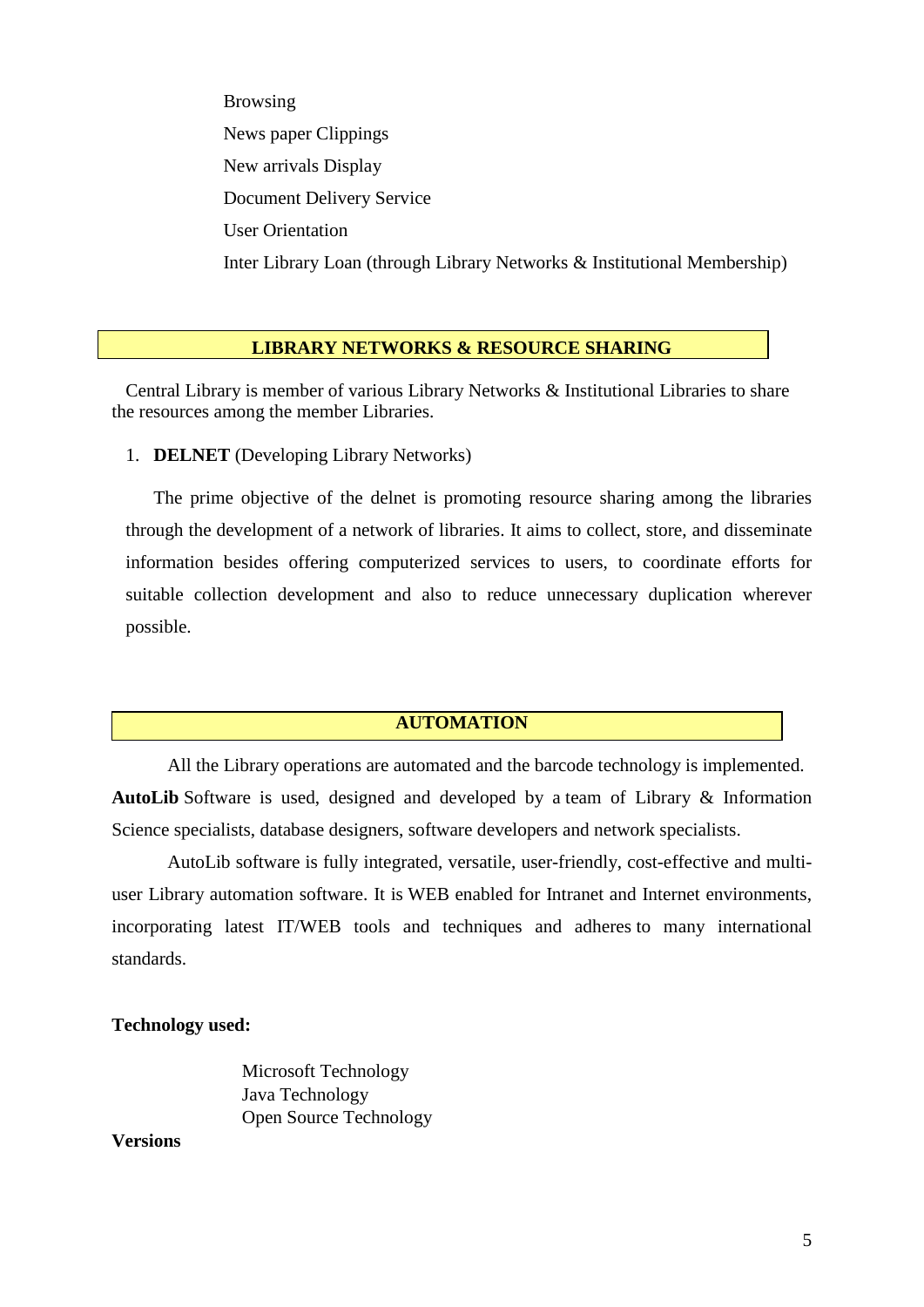Standard Edition Advanced Edition - Multi Campus/ Location Advanced Edition - University

## **Web Library- Java Web Library - Open Source (Linux)**

 The software has all the operational modules such as Book accessing, transaction, administration, periodical control, Book acquisition, reporting and queries modules etc.

OPAC (Online Public Access Catalogue) has been provided to the users for searching availability of materials in the Library. It is also provided through out the campus through INTRANET.

## **COMPUTER RESOURCES**

The Library is well equipped with High end computer and modern printers.

AUTO LIB Server (Intel(R) Core(TM) i5-9500 CPU @ 3.00GHz 3.00 GHz) Net Server Scanners (Document & Barcode scanners) Printers (Laser, & online Printer)

#### **Software**

Operating Systems (Windows 10PRO & XP)

Utility Software (MS Office, Excel, Pagemaker, Acrobat

Reader, win zip & acrobat primer, barcode Magic etc.)

AUTO LIB (Library Management Software)

## **REPROGRAPHIC FACILITIES**

The Reprographic section has actively functioning with the higher end machine inside the Library. The users will take photocopy for their required materials at a nominal cost.

## **LIBRARY COMMITTEE**

A Library Committee comprising of the Principal, Librarian and one staff member representing each department has constituted to help in the developmental activities of the Library.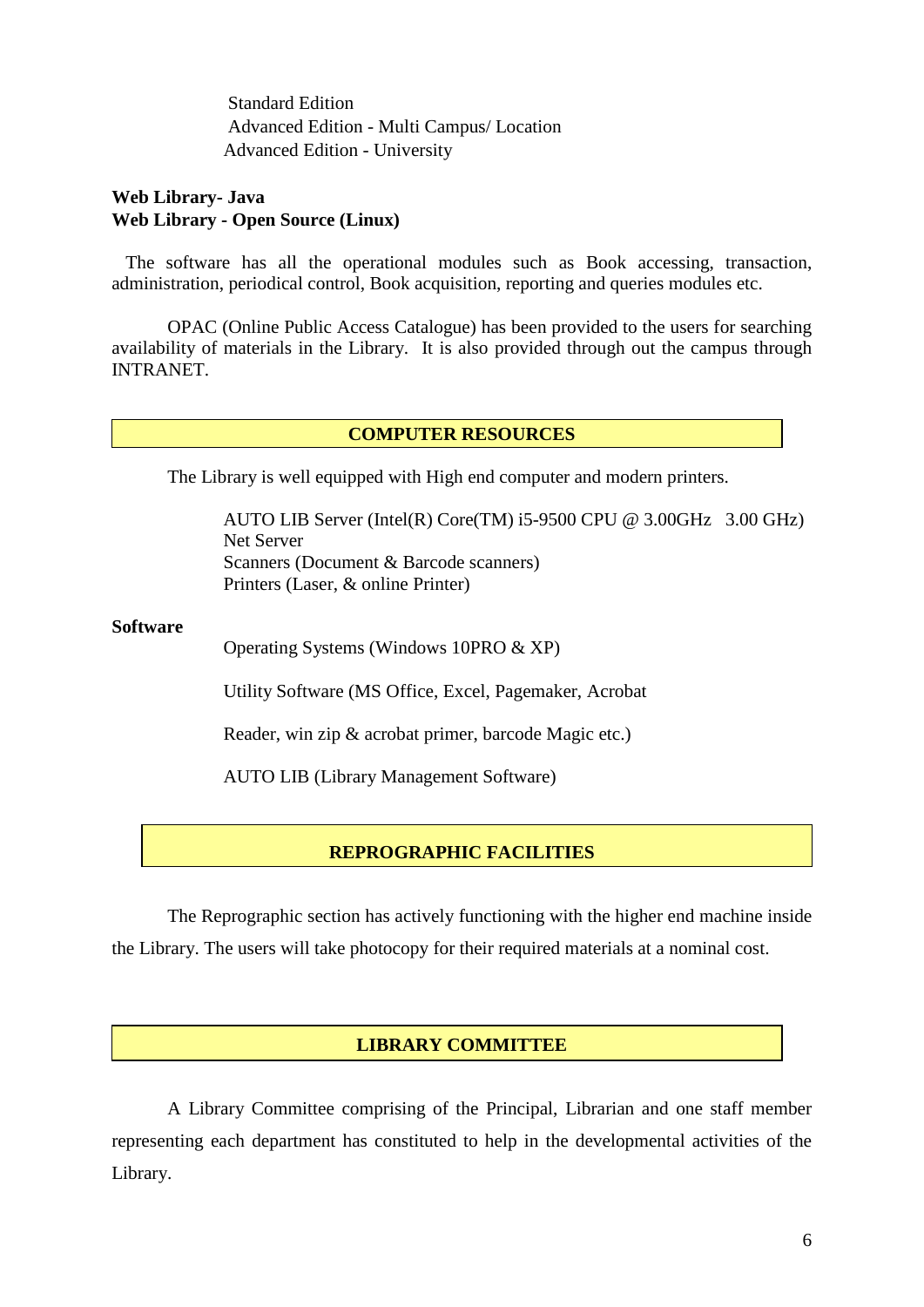Students Library Committee comprising of a student Co-ordinator with some students members representing their problems through the committee and also they are participating in the developmental activities of the Library.

## **SUGGESTIONS AND COMPLAINTS**

The suggestions and complaints given by the users are always welcomes; it is helpful for developmental activities of the Library. It is also much responsive to all the complaints lodged by the users about services and collections.

## **HUMAN RESOURCES**

The Library staff members are well qualified and experienced and capable of maintaining the Library in the dynamic manner.

The Library staff members are encouraged to participate in seminars, workshops and conferences.

They are deputed for training and career development programs.

They are encouraged for higher studies and research.

## CENTRAL LIBRARY

## **LIST OF PRINT JOURNALS**

- 1. International Journal of Applied Business and Economics
- 2. International Journal of Commerce & Management Research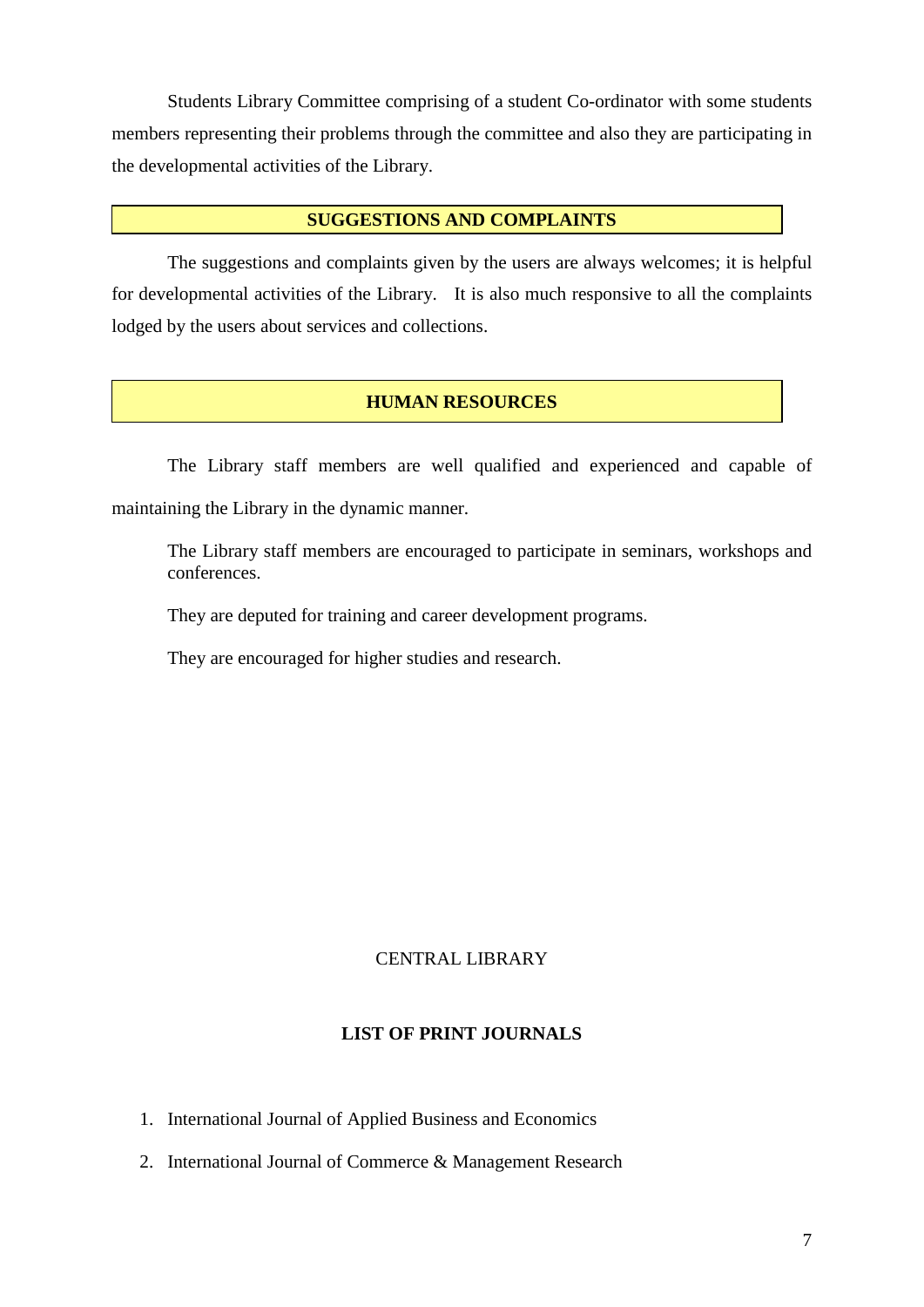- 3. International Journal in Commerce, IT & Social Sciences
- 4. International Journal of Food Science & Nutrition
- 5. International Journal of Linguistics, Literature and Culture
- 6. International Journal of Psychological Rehabilitation
- 7. ICTACT Journal of Computing
- 8. Journal of Applied Fincance and Economics
- 9. Journal of Banking Financial Services & Insurance Research
- 10. Journal of Communication and Media Studies
- 11. Journal of Open Source Development
- 12. Prabandan: Indian Journal of Management
- 13. Recent Trends in Programming Languages

## **LIST OF FREE E-JOURNALS**

- 1. [Accounting and Finance Research](http://www.sciedu.ca/afr)
- 2. [Acta Universitatis Danubius : Oeconomica](http://journals.univ-danubius.ro/index.php/oeconomica/index)
- 3. [Administrative Sciences](http://www.mdpi.com/journal/admsci)
- 4. [Advances in Business-Related Scientific Research Journal](http://www.absrc.org/index.php?option=com_content&view=article&id=70&Itemid=107)
- 5. [AESTIMATIO : the IEB International Journal of Finance](http://www.ieb.es/secc.aspx?idsec=1254)
- 6. [African Journal of Business Management](http://www.academicjournals.org/ajbm)
- 7. [American Journal of Economics and Business Administration](http://thescipub.com/ajeba.toc)
- 8. [American Journal of Industrial and Business Management](http://www.scirp.org/journal/AJIBM/)
- 9. [Annals of Innovation & Entrepreneurship](http://www.innovationandentrepreneurship.net/index.php/aie)
- 10. [Arabian Journal of Business and Management Review](http://www.arabianjbmr.com/)
- 11. [Asian Academy of Management Journal](http://www.usm.my/aamj/)
- 12. [Asian Journal of Business and Management Sciences](http://www.ajbms.org/)
- 13. [Asian Journal of Business Management](http://www.maxwellsci.com/jp/j2p.php?jid=AJBM)
- 14. [Asian Journal of Finance & Accounting](http://www.macrothink.org/journal/index.php/ajfa)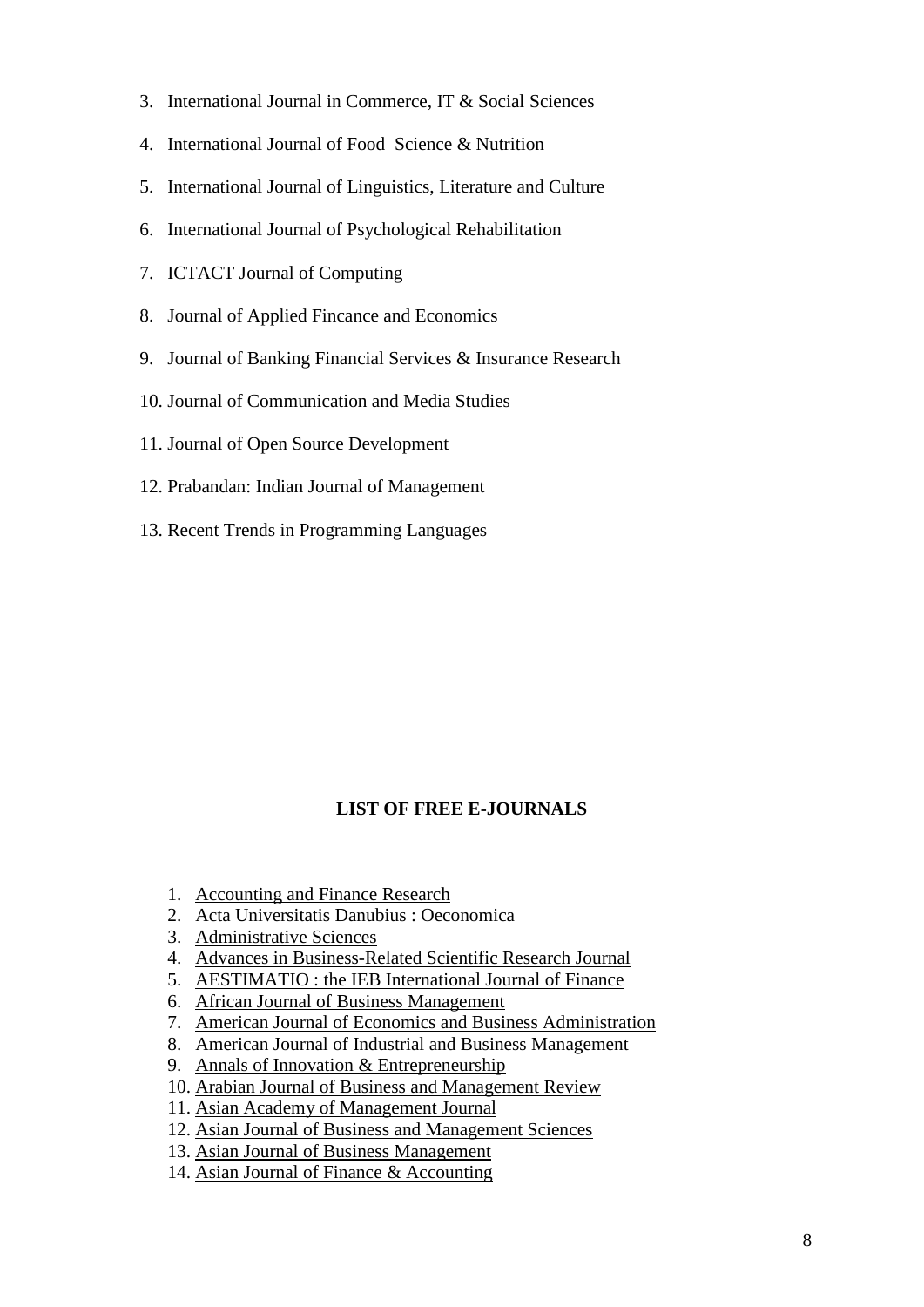- 15. [Australasian Accounting Business and Finance Journal](http://ro.uow.edu.au/aabfj/)
- 16. [Australian Journal of Business and Management Research](http://www.ajbmr.com/)
- 17. [B Quest](http://www.westga.edu/~bquest/)
- 18. [BAR : Brazilian Administration Review](http://www.scielo.br/scielo.php?script=sci_serial&pid=1807-7692&lng=en&nrm=iso)
- 19. [BuR : Business Research](http://www.business-research.org/)
- 20. [Business and Economics Journal](http://astonjournals.com/bej.html)
- 21. [Business and Economics Research Journal](http://www.berjournal.com/)
- 22. [Business and Management Review](http://www.bmr.businessjournalz.org/)
- 23. [Business Intelligence Journal](http://www.saycocorporativo.com/saycoUK/BIJ/journals.html)
- 24. [Business Management Dynamics](http://www.bmdynamics.com/)
- 25. [Business Systems Research](http://www.versita.com/bsr/)
- 26. [Business, Management and Education](http://www.bme.vgtu.lt/)
- 27. [Case Studies in Business, Industry and Government Statistics](http://www.bentley.edu/csbigs)
- 28. [Communications of the IBIMA](http://www.ibimapublishing.com/journals/CIBIMA/cibima.html)
- 29. [Contemporary Marketing Review](http://www.cmr.businessjournalz.org/)
- 30. [Dalhousie Journal of Interdisciplinary Management](http://djim.management.dal.ca/)
- 31. [Economia Aziendale Online](http://riviste.paviauniversitypress.it/index.php/ea/index)
- 32. [Economic Analysis and Policy](http://www.eap-journal.com/)
- 33. Economic Insights [Trends and Challenges](http://www.upg-bulletin-se.ro/)
- 34. [Economic Review : Journal of Economics and Business](http://www.ef.untz.ba/web/stranice/economic_review.htm)
- 35. [Economics and Business Letters](http://www.unioviedo.es/reunido/index.php/EBL)
- 36. [Economics and Management Research Projects : An International Journal](http://webapps.fep.up.pt/oaij/index.php/EMRP_IJ)
- 37. Economics and [Organization of Enterprise](http://versita.metapress.com/content/121132/)
- 38. [EEO Insight](http://www.eeoinsight.com/index.html)
- 39. [e-Finanse](http://www.e-finanse.com/)
- 40. [Electronic Journal of Business Ethics and Organization Studies](http://ejbo.jyu.fi/)
- 41. [Electronic Journal of Business Research Methods](http://www.ejbrm.com/)
- 42. [Emerging Leadership Journeys](http://www.regent.edu/acad/global/publications/elj/)
- 43. [Engineering Economics](http://internet.ktu.lt/en/inzeko/)
- 44. [European Journal of Business and Economics](http://economics.journals.cz/)
- 45. [European Journal of Business and Social Sciences](http://www.ejbss.com/)
- 46. [Far East Journal of Marketing and Management](http://www.fareastjournals.com/journal_detail.aspx?jid=22)
- 47. [Far East Journal of Psychology and Business](http://www.fareastjournals.com/journal_detail.aspx?jid=18)
- 48. [Financial Assets and Investing](http://fai.econ.muni.cz/)
- 49. [Financial Counseling and Planning](http://www.afcpe.org/publications/journal-articles.php)
- 50. [Folia Oeconomica Stetinensia](http://versita.metapress.com/content/120798/)
- 51. [Global Advances in Business Communication](http://commons.emich.edu/gabc/)
- 52. [IBIMA Business Review](http://www.ibimapublishing.com/journals/IBIMABR/ibimabr.html)
- 53. [iBusiness](http://www.scirp.org/journal/ib)
- 54. [Information Management and Business Review](http://www.ifrnd.org/journal_imbr.php)
- 55. Integraci $\tilde{A}^3$ n & Comercio
- 56. [Interdisciplinary Journal of Contemporary Research in Business \(IJCRB\)](http://www.ijcrb.webs.com/)
- 57. [Interdisciplinary Journal of Research in Business](http://www.idjrb.com/)
- 58. [International Business and Management](http://www.cscanada.net/index.php/ibm)
- 59. [International Business Research](http://ccsenet.org/journal/index.php/ibr/)
- 60. [International Journal of Academic Research in Business and Social Sciences](http://www.hrmars.com/index.php?page=ijarbss)
- 61. [International Journal of Business Administration](http://www.sciedu.ca/journal/index.php/ijba)
- 62. [International Journal of Business and Management](http://ccsenet.org/journal/index.php/ijbm/)
- 63. [International Journal of Business and Management Studies](http://www.sobiad.org/eJOURNALS/journal_IJBM/index.html)
- 64. [International Journal of Business Research and Management](http://www.cscjournals.org/csc/description.php?JCode=IJBRM)
- 65. [International Journal of Business Science and Applied Management](http://www.business-and-management.org/)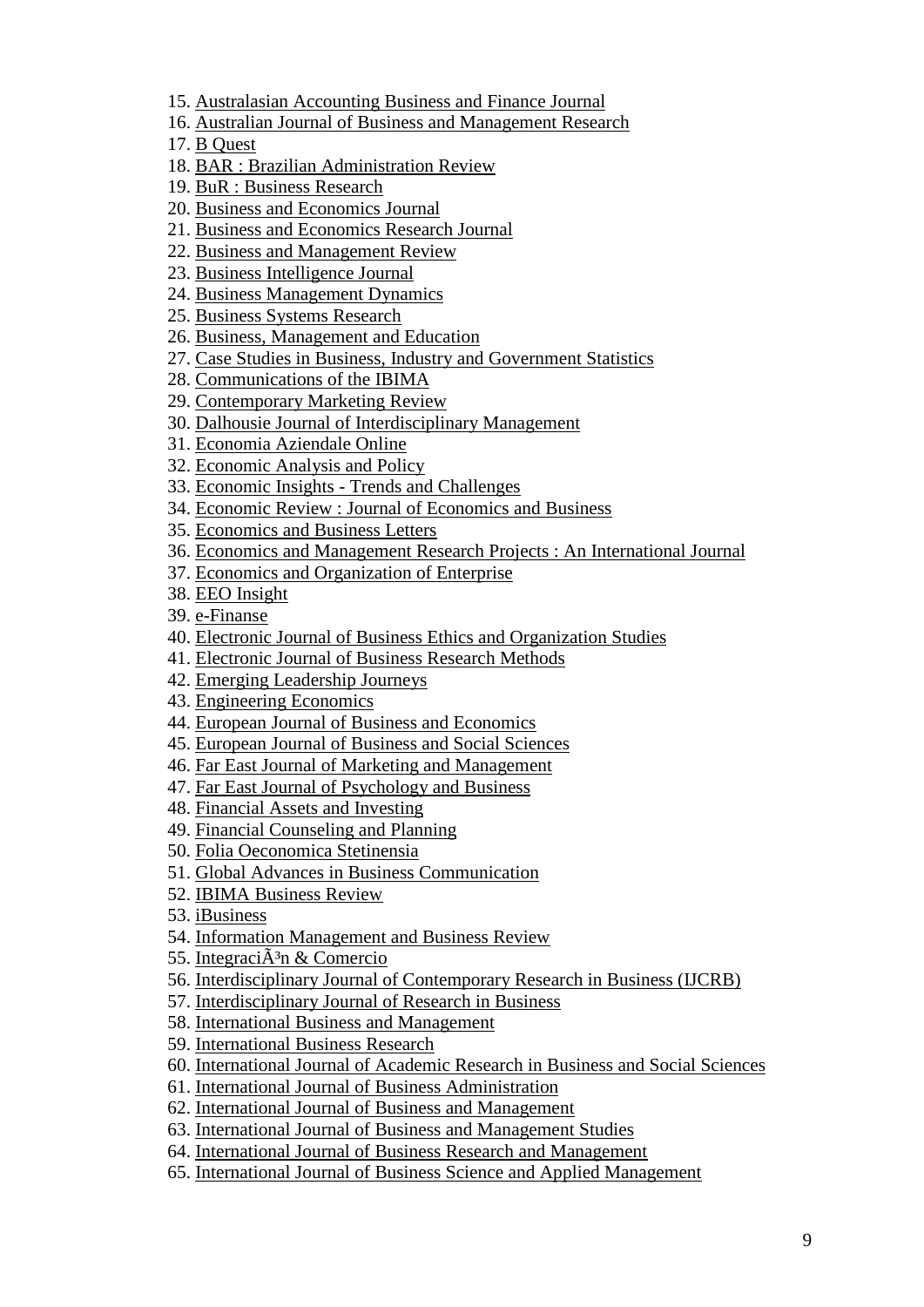- 66. [International Journal of Contemporary Business Studies](http://akpinsight.webs.com/researchpaperpublications.htm)
- 67. [International Journal of Digital Accounting Research](http://www.uhu.es/ijdar)
- 68. [International Journal of eBusiness and eGovernment Studies](http://www.sobiad.org/eJOURNALS/journal_IJEBEG/index.html)
- 69. [International Journal of Electronic Business Management](http://ijebm.ie.nthu.edu.tw/IJEBM_Web/index.htm)
- 70. [International Journal of Financial Research](http://www.sciedu.ca/journal/index.php/ijfr)
- 71. [International Journal of Information, Business and Management](http://ijibm.site666.com/)
- 72. [International Journal of Leadership Studies](http://www.regent.edu/ijls)
- 73. [International Journal of Management and Business Research](http://www.ijmbr.org/)
- 74. [International Journal of Managing Value and Supply Chains](http://airccse.org/journal/mvsc/ijmvsc.html)
- 75. [International Journal of Marketing Studies](http://www.ccsenet.org/journal/index.php/ijms/index)
- 76. [International Journal of Research Studies in Management](http://www.consortiacademia.org/index.php/ijrsm)
- 77. [International Review of Management and Marketing](http://econjournals.com/index.php/irmm)
- 78. [Investment Analysts Journal](http://www.iassa.co.za/journals/)
- 79. [Iranian Journal of Management Studies](http://www.ijms.ir/index.htm)
- 80. [Journal of Academic and Business Ethics](http://www.aabri.com/jabe.html)
- 81. [Journal of Applied Finance and Banking](http://www.scienpress.com/journal_focus.asp?Main_Id=56)
- 82. [Journal of Behavioral and Applied Management](http://www.ibam.com/jbam.html)
- 83. [Journal of Behavioral Studies in Business](http://www.aabri.com/jbsb.html)
- 84. [Journal of Business Studies Quarterly](http://jbsq.org/)
- 85. [Journal of Business Systems, Governance and Ethics](http://www.jbsge.vu.edu.au/)
- 86. [Journal of Case Research in Business and Economics](http://www.aabri.com/jcrbe.html)
- 87. [Journal of Commerce](http://www.joc.hcc.edu.pk/)
- 88. [Journal of E-Government Studies and Best Practices](http://www.ibimapublishing.com/journals/JEGSBP/jegsbp.html)
- 89. [Journal of Electronic Commerce Research](http://www.csulb.edu/journals/jecr/)
- 90. [Journal of Emerging Knowledge on Emerging Markets](http://digitalcommons.kennesaw.edu/jekem/)
- 91. [Journal of Empirical Generalisations in Marketing Science](http://www.empgens.com/)
- 92. [Journal of Entrepreneurship, Management and Innovation](http://www.jemi.edu.pl/)
- 93. [Journal of Finance and Accountancy](http://www.aabri.com/jfa.html)
- 94. [Journal of Intelligence Studies in Business](https://ojs.hh.se/index.php/JISIB)
- 95. [Journal of Interactive Advertising](http://jiad.org/)
- 96. [Journal of International Business and Cultural Studies](http://www.aabri.com/jibcs.html)
- 97. [Journal of International Research Publications : Economy & Business](http://www.economy-business.eu/index.htm)
- 98. [Journal of Internet Banking and Commerce](http://www.arraydev.com/commerce/jibc/)
- 99. [Journal of Internet Business](http://jib.debii.curtin.edu.au/)
- 100. [Journal of Knowledge Management](http://www.tlainc.com/jkmp.htm) Practice
- 101. [Journal of Knowledge Management, Economics and Information Technology](http://www.scientificpapers.org/)
- 102. [Journal of Management and Marketing Research](http://www.aabri.com/jmmr.html)
- 103. [Journal of Management and Strategy](http://www.sciedu.ca/journal/index.php/jms)
- 104. [Journal of Management Research](http://www.macrothink.org/journal/index.php/jmr/index)
- 105. [Journal of Mathematical Finance](http://www.scirp.org/journal/jmf/)
- 106. [Journal of Organization Design](http://ojs.statsbiblioteket.dk/index.php/jod)
- 107. [Journal of Project, Program & Portfolio Management](http://epress.lib.uts.edu.au/ojs/index.php/pppm/index)
- 108. [Journal of Research for Consumers](http://www.jrconsumers.com/)
- 109. [Journal of Service Science and Management](http://www.scirp.org/journal/jssm/)
- 110. [Journal of Systems Integration](http://www.si-journal.org/)
- 111. [Journal of Theoretical and Applied Electronic Commerce Research](http://www.jtaer.com/)
- 112. [Journal of Women's Entrepreneurship and Education](http://www.ien.bg.ac.rs/index.php?option=com_content&view=article&id=51&Itemid=13&lang=en)
- 113. [Jurnal Kemanusiaan](http://www.fppsm.utm.my/jurnal-kemanusiaan.html)
- 114. [KASBIT Business Journal](http://www.kasbit.edu.pk/Journal/kasbitbusinessJournalvol.htm)
- 115. [KCA Journal of Business Management](http://www.kcajournals.com/index)
- 116. [LogForum](http://www.logforum.net/)